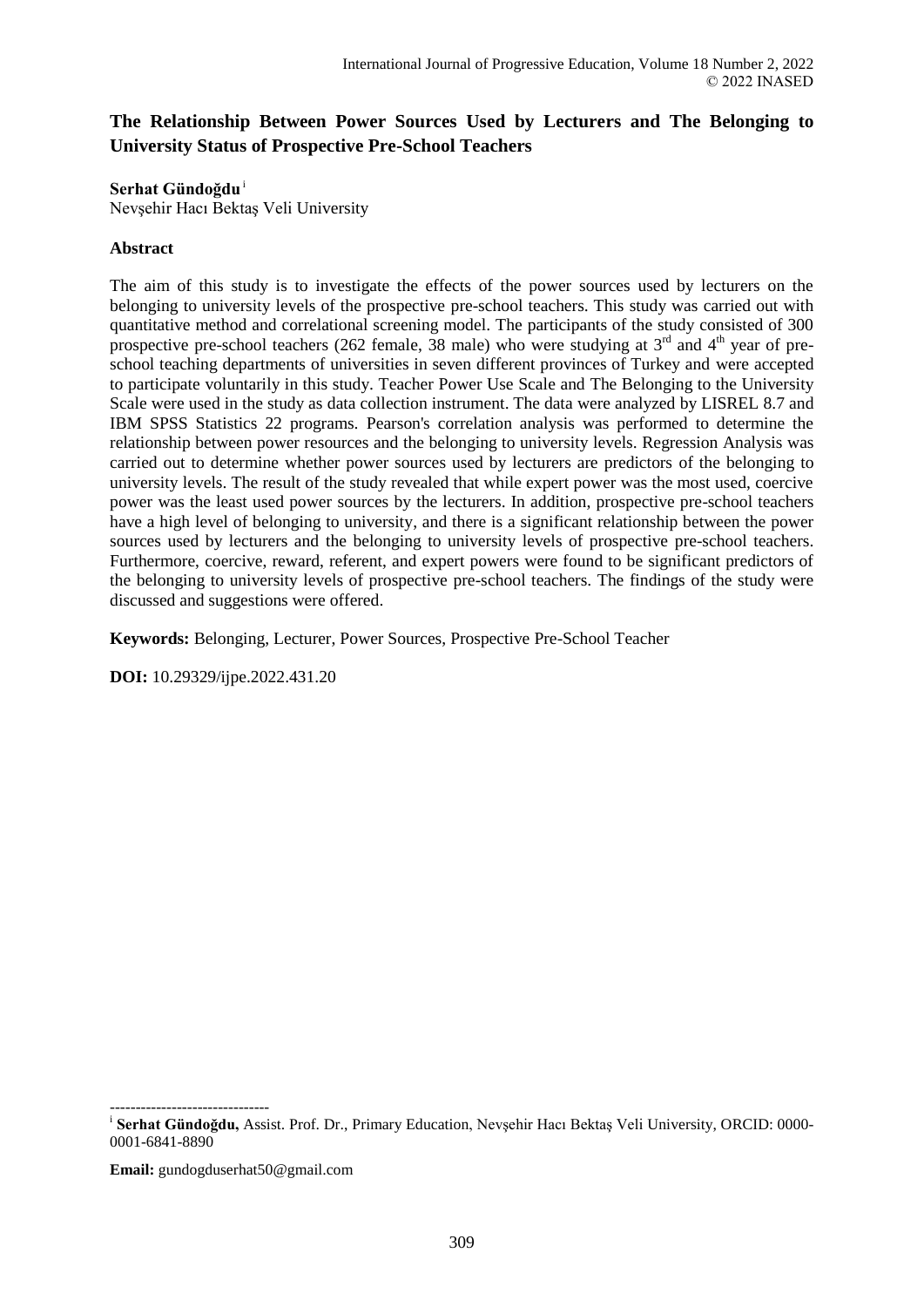## **INTRODUCTION**

University education is one of the most important periods affecting the future of individuals. In this process, students encounter a new physical and social environment. Students who spend an important period of their lives in this new environment ensure their personal development as well as their academic development. In addition to the factors such as family, environment, school and etc., it is also important to meet the psychological needs of university students in reaching their educational goals, ensuring their personal development and being happy. One of these needs is their belonging to university where they study.

According to Maslow's hierarchy of needs, identity and, accordingly, belonging needs follow the physiological and safety needs of humans. The sense of belonging that comes innate aims to establish a bond with others in the ways of being together, sharing, solidarity, friendship, establishing a family, joining groups and associations, and etc. (Baumeister  $\&$  Leary, 1995). It is stated by many researchers that positive results will emerge if the sense of belonging, which is a basic psychological need, is met. If the sense of belonging is met, cognitive processes, emotional patterns, social relations, behaviors, mental health and well-being are positively affected. In cases where the sense of belonging cannot be met, cognitive processes, social relations, emotional patterns, behaviors, mental health and well-being are negatively affected (Baumeister & Leary, 1995; Duru, 2008a; Duru, 2008b; Ersanlı & Koçyiğit, 2013; Guiffrida, Lynch, Wall & Abel, 2013; Hill, 2006; King, Vidourek, Davis & McClellan, 2002; Malone, Pillow & Osman, 2012; Osterman, 2000; Pittman & Richmond, 2007).

Sense of belonging to a person, institution, group, culture, place, and such other factors can develop in different ways (Duru, 2015). One of them, the sense of belonging to university, is that the students assume themselves as a valuable part of the university and think that they are important for the university (Arslan & Duru, 2017). Meeting the needs of students by the university (Brown & Burdsal, 2012; Tinto, 1993), social environment where social and academic support is provided, learning experiences outside of school, being a member of the learning community, establishing strong relationships with peers, developing healthy relationships with school staff and administrators (Brown & Burdsal, 2012; Slaten et al., 2014), classroom environment, life opportunities, intrinsic motivation (Slaten et al., 2014), and frequency and quality of communication with lecturers (Tinto 1993) are the factors that can affect the students' sense of belonging to university

An important factor for students to develop a sense of belonging to university is the teaching staff. The interaction of teaching staff with students (Tinto, 1993), their pedagogical interests and competences, their acceptance of students, their informal interactions with students (Freeman, Anderman & Jensen, 2007), their closeness to students (Creasey, Jarvis & Gadke, 2009), their cheerfulness and coolness, and pedagogical skills (Pichon, 2016) have an effect on students' sense of belonging to university. In addition to these, it can be said that the power sources used by the teaching staff can affect the students' sense of belonging to university.

Lecturers have a significant power over prospective teachers. However, it should be emphasized that this power should be used in a positive way and that it should contribute to the relations with the prospective teachers because people with power may not use their power rationally and fairly (Bolman & Deal, 2008; cited in Hoşgörür & Yorulmaz, 2016). In general sense, power refers to the ability to make others do things they otherwise would not do and the capacity to influence others (Dahl, 2001). Power sources, on the other hand, express what gives power to the person who uses it. What a person controls in order to direct the behavior of others in line with his own wishes is a source of power for the person (Bayrak, 2001). Due to the existence of various power sources, many classifications of power sources have been made in social sciences until today. The most widely used and most popular one is the classification made by French and Raven (1959). This classification consists of legitimate power, reward power, coercive power, referent power and expert power.

Legitimate power, also known as positional power and official authority, refers to the authoritative power provided by the official position of a person (Hitt, Black, & Porter, 2005).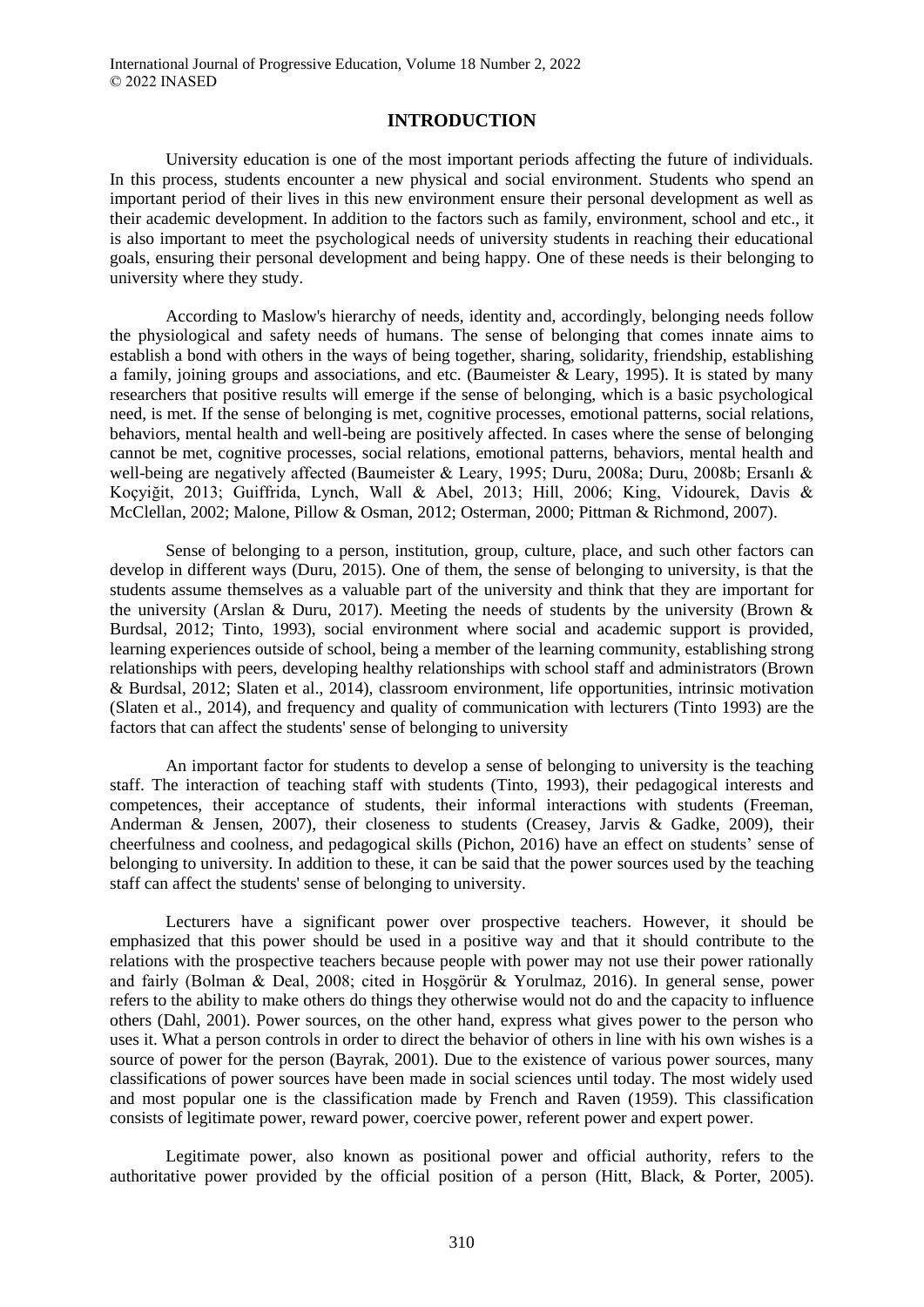Teaching staffs who use this power source create an impact on students by getting strength from their official positions. In order for lecturers to use legitimate power, students must acknowledge that there is a hierarchy between them and lecturers, and that lecturers have the right to direct their own behavior (Schrodt, Witt & Turman, 2007). However, legitimate power should not be used too often by the lecturers. Hence, legitimate power causes the productivity and satisfaction level be negatively affected, resistance and conflicting situations (Başaran, 2000), and a low level of obedience to lecturers (Çelik, 2005).

Reward power refers to the ability of giving out or controlling awards (Çelik, 2003). This power source can be used when the person has the ability and resources to reward others. One of the reasons why lecturers reward students in return for demonstrating desired behaviors by students is an indication that lecturers use their reward power (Özdemir, 2013). For this, students must have perceptions that they can receive an award if they show the expected behavior (Schrodt et al., 2007). However, using reward power also has negative effects. Using too much reward power can negatively affect emotional relationships and satisfaction among students (Bakan & Büyükbeşe, 2010) and reduce the motivation of those who cannot receive a reward or find the reward insufficient (Hitt, Black & Porter, 2005).

Coercive power referring to material and moral constraints uses intimidation and bullying (Altınkurt & Yılmaz, 2012). This power arises in situations where a person has the ability to punish or cause physical and psychological harm to another person (Güney, 2015). Criticizing students in front of their friends, withdrawing support from students when necessary, and punishing them with disciplinary offenses and threats are indicators of the lecturers' use of coercive power (Özdemir, 2013). In order for the coercive power to be effective, students should be aware that lecturers use coercive power (Schrodt et al., 2007). Using coercive power also carries some risks because it causes students' unhappiness and hostility. In addition, power corrupts the user, which is one of the frequently mentioned issues in the literature (Dahl, 2001).

Referent power is basically a power related to personality traits and expresses the totality of the qualities and possibilities desired to be in a person. In this power, the personal traits of people who are taken as role-models and admired are at the forefront (Robbins & Judge, 2013). Some people can have an impact on others due to their personality traits. People over whom power is used try to act like power holder and thus, imitate him/her (Dahl, 2001). Lecturers with referent power are admired, respected and taken as role-models. Lecturers with this power become a source of inspiration to their students, set goals that students cannot even imagine, and create an impact on students in line with these goals (Güney, 2015).

Expert power comes from one's knowledge, skills, abilities and experiences (Bayrak, 2001). According to Schermerhorn et al. (2000), expert power manifests itself when people believe that power holder have the knowledge and experience they do not have but need to have (Koşar & Çalık, 2011). For this, those over whom power is used must perceive the expertise of the power holder in order for the expert power to be effective. That is, they should realize or assume that power holder is superior to themselves in terms of knowledge and skills (Başaran, 2000; Lee, Luthans & Hodgetts, 1992). The knowledge, skills, abilities and experiences of the lecturers are effective on students.

There are studies in the literature regarding the power sources used by lecturers (Aslanargun & Eriş 2013; Jamieson & Thomas, 1974; McCroskey & Richmond, 1983; Schrodt et al., 2007). In addition, there are studies investigating the relationship between the power sources used by the lecturers and perceived teacher confirmation behaviors (Turman & Schrodt, 2006), organizational identification of prospective teachers (Özdemir, 2013), teacher credibility and student satisfaction (Teven & Herring, 2005), and classroom justice (Paulsel, Chory-Assad & Dunleavy, 2005). Besides, there are studies on university students' sense of belonging (Alptekin, 2011; Banat & Rimawi, 2017; Freeman et al., 2007; Hoffman, Richmond, Morrow & Salomone, 2002; Karaman, 2013; Karaman & Çırak, 2018; van Gijn-Grosvenor & Huisman, 2020). Moreover, there are studies in the literature investigating the relationship between sense of belonging of university students and the variables such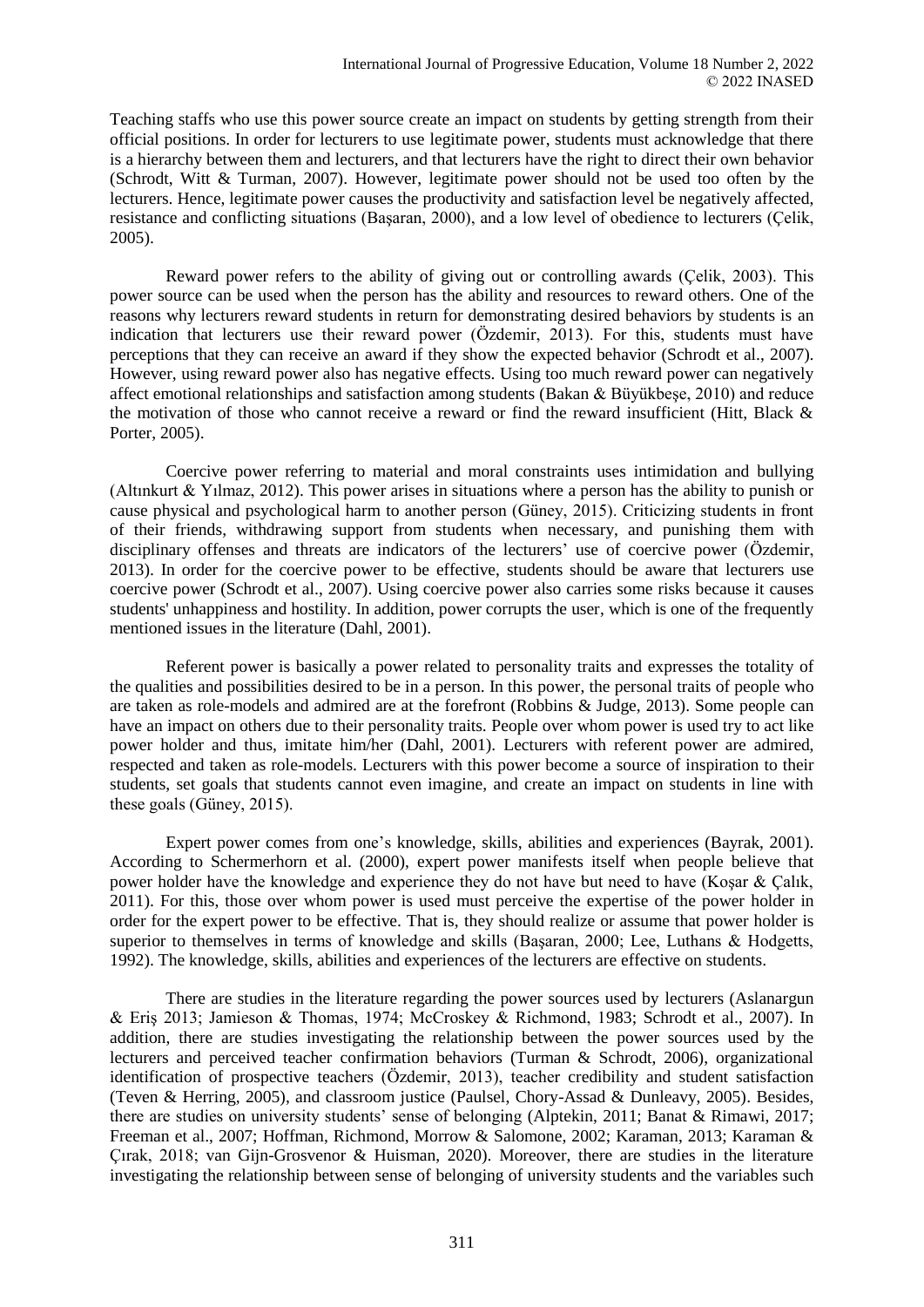as nomophobia (Aşık, 2018), perceptions of the community of inquiry (Keskin & Seferoğlu, 2017), inferiority feeling (Kılıç & Öksüz, 2020), smartphone addiction and happiness (Özteke Kozan, Kavaklı, Ak & Bıçak, 2019), perceptions of higher education service quality (Yokuş, Ayçiçek & Yelken, 2017), academic achievement (Sarwar & Ashrafi, 2014), academic and psychological functioning (Pittman & Richmond, 2007), nomophobia and life satisfaction (Büyükalim, 2020), sense of community and student success (Brown & Burdsal, 2012), and existential anxiety (Kourou, 2019). However, no study has been found on the relationship between the power sources used by lecturers and the belonging to university levels of prospective teachers.

The belonging to university levels of prospective teachers may be affected by the power sources used by the lecturers. However, there is no data about which of the power sources used by the lecturers positively or negatively affect the belonging to university levels of prospective teachers and the degree of influence of these power sources. This study aimed to determine the effect of the power sources used by the lecturers on the belonging to university levels of prospective pre-school teachers. For this purpose, answers of the following questions were sought:

- 1. What are the power sources used by the lecturers on the prospective pre-school teachers?
- 2. What is the belonging to university status of the prospective pre-school teachers?
- 3. Is there any statistically significant relationship between power sources used by the lecturers and the belonging to university status of the prospective pre-school teachers?
- 4. Do the power sources used by the lecturers significantly predict the belonging to university status of the prospective pre-school teachers?

# **METHODOLOGY**

## **Research Model**

This study which aims to determine the relationship between the power sources used by the lecturers and the belonging to university status of the prospective pre-school teachers employed correlational screening model. In correlational screening model, it is aimed to determine the existence and/or degree of change between two or more variables (Karasar, 2005). In this study, the predicted variable (dependent variable) is the status of the belonging to university, while the predictive variable (independent variable) is the power sources used by the lecturers.

## **Population and the Sample**

The population of the research consists of prospective pre-school teachers studying at the department of the pre-school teaching at state universities in Turkey in the 2020-2021 academic year. The maximum variation sampling method, which is one of the non-random sampling methods, was chosen as the sampling method of this study. This method refers to working on varied situations that share patterns relevant to the problem examined in the population (Büyüköztürk et al., 2014). In this context, in order to ensure maximum variability, 300 prospective pre-school teachers who were studying at the 3<sup>rd</sup> and 4<sup>th</sup> year of the pre-school teaching department of universities in seven different provinces of Turkey (Atatürk, Çukurova, Hacettepe, İnönü, Kırıkkale, Nevşehir Hacı Bektaş Veli and Sinop) and accepted to participate voluntarily in the research were chosen as the sample of this study. 3<sup>rd</sup> and 4<sup>th</sup> year of prospective teachers were chosen as the sample of this study on grounds that they interacted with the lecturers for a longer period of time. Demographic information of the participants is as shown in Table 1.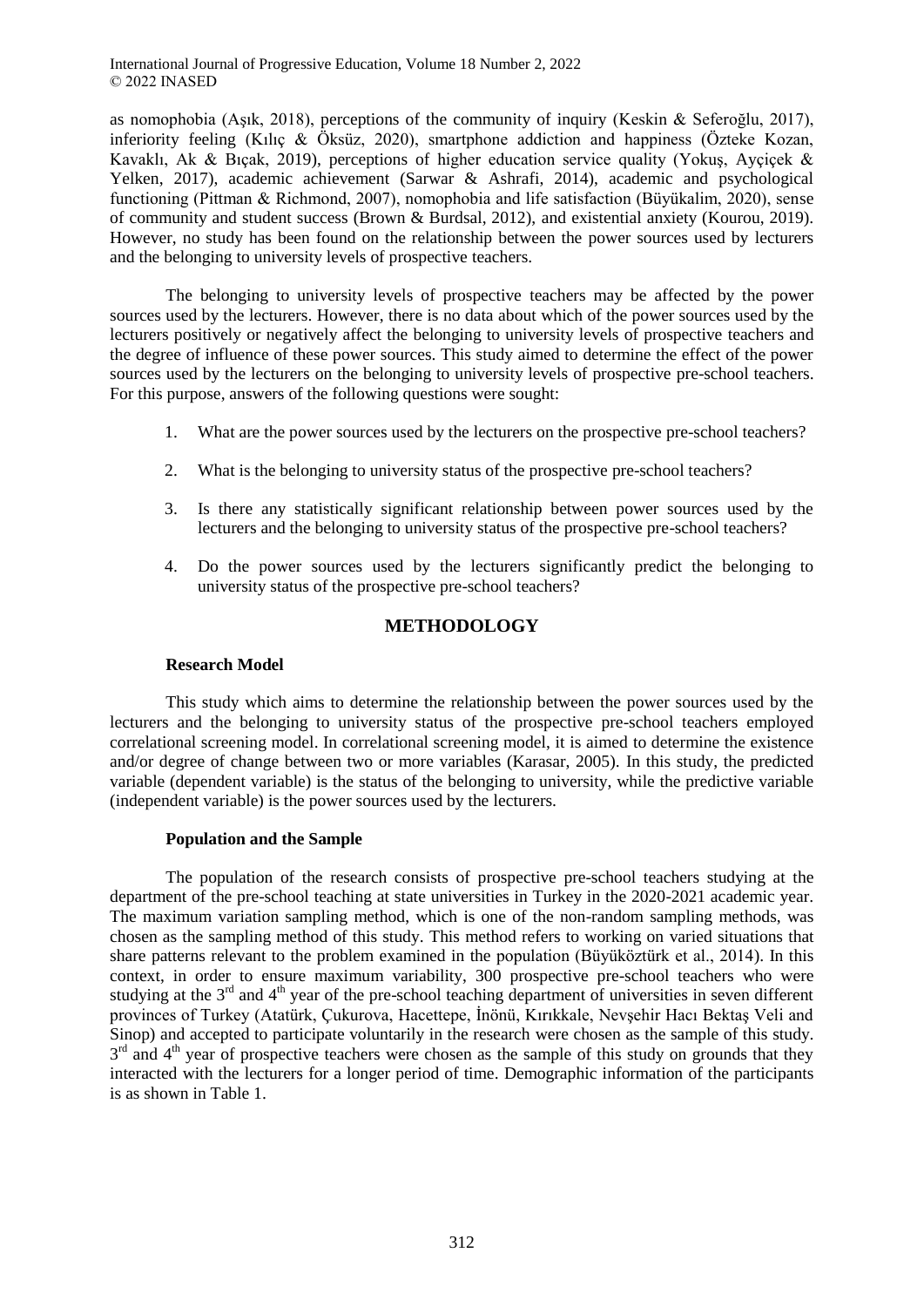| University           |     | %     | Year |      | Gender       |            |
|----------------------|-----|-------|------|------|--------------|------------|
|                      |     |       | 3(N) | 4(N) | Female $(N)$ | Male $(N)$ |
| Atatürk University   | 56  | 18,7  | 42   | 14   | 49           |            |
| Cukurova University  | 38  | 12.7  |      | 23   | 29           |            |
| Hacettepe University | 43  | 14,3  | 29   | 14   | 41           |            |
| İnönü University     | 25  | 8.3   |      | 16   | 22           |            |
| Kırıkkale University | 37  | 12,3  | 19   | 18   | 35           |            |
| Nevşehir University  | 61  | 20,3  | 22   | 39   | 55           | h          |
| Sinop University     | 40  | 13,3  |      | 29   | 31           |            |
| Total                | 300 | 100.0 | 147  | 153  | 262          | 38         |

|  |  |  | Table 1. Demographic Information of the Participants |
|--|--|--|------------------------------------------------------|
|  |  |  |                                                      |

As seen in Table 1, 56 (18.7%) prospective teachers from Atatürk University, 38 (12.7%) from Çukurova University, 43 (14.3%) from Hacettepe University, 25 (8.3%) from İnönü University, 37 (12.3%) from Kırıkkale University, 61 (20.3%) from Nevşehir Hacı Bektaş Veli University, and 40 (13.3%) from Sinop University participated in this study. While 147 (49%) of the participants were studying at the  $3<sup>rd</sup>$  year, 153 (51%) of them were 4<sup>th</sup> year students. 262 (87.3%) of the participants were female and 38 (12.7%) of them were male.

#### **Data Collection Tools**

'Teacher Power Use Scale' developed by Schrodt et al. (2007) and adapted into Turkish by Özdemir (2013) and 'The Belonging to the University Scale' developed by Karaman (2013) were used as data collection instruments in this study.

*Teacher Power Use Scale*: The scale developed by Schrodt et al. (2007) to determine the power sources used by the lecturers was adapted into Turkish by Özdemir (2013). The scale is a fivepoint Likert type with the options ranging from (1) Strongly Disagree to (5) Strongly Agree. The scale consists of a total of 30 items and five dimensions. These dimensions are; coercive power, reward power, legitimate power, referent power, and expert power. As a result of the confirmatory factor analysis (CFA) performed in order to test the construct validity of the scale; chi-square ( $\gamma$ 2) = 935.78, sd = 395  $[\gamma2/\text{sd} = 2.37; p < 0.001]$  and fit indices  $[\text{RMSEA} = 0.068, \text{GFI} = 0.83, \text{AGFI} = 0.80, \text{NFI} =$ 0.92, NNFI = 0.95, CFI = 0.95] were calculated. A  $\gamma$ 2/sd ratio of less than 3 is an excellent fit, a rate of less than 5 to a moderate agreement; RMSEA less than .5 is excellent fit, less than .8 is good fit; GFI, AGFI, NFI, NNFI and CFI values above .95 are considered as perfect fit, and above .90 as good fit. However, GFI  $\geq$  .85, AGFI  $\geq$ .80 and RMSEA < .10 values are also acceptable in the evaluation of model fit (Çokluk, Şekercioğlu & Büyüköztürk, 2021). As a result of the analysis, it is seen that the GFI value is .83. As a result of the analysis, two items from the coercive power dimension and one item from the expert power dimension with factor loads below .30 were removed from the scale. Modifications were made between the two items from the reward power dimension. As a result of repeated analysis; chi-square ( $\chi$ 2) = 696.75, sd = 313 [ $\chi$ 2/sd = 2.22; *p* < 0.001] and fit indices  $[RMSEA = 0.064, GFI = 0.85, AGFI = 0.82, NFI = 0.92, NNFI = 0.95, CFI = 0.95]$  were calculated. It is understood that the calculated values are at an acceptable level. As a result, the 5-dimensional structure modeled by confirmatory factor analysis was confirmed. Özdemir (2013) determined the Cronbach alpha values of the scale's dimensions for coercive power, reward power, legitimate power, referent power and expert power as .88, .86, .71, .90 and .93, respectively. Factor loads of these dimensions are between .62-.80, .60-.78, .56-.74, .68-.86 and 72-.88, respectively. Cronbach's alpha coefficients for coercive power, reward power, legitimate power, referent power and expert power was calculated as .81, .72, .74, .86 and .77, respectively in this study. These results show that coercive power and referent power dimensions of the scale are highly reliable, while reward power, legitimate power and expert power dimensions are at reliable levels. A total score of the scale cannot be calculated due to the different content of the power sources used by the lecturers, and the score of each dimension was calculated separately.

*The Belonging to the University Scale:* It was developed by Karaman (2013) in order to determine the university students' levels of the belonging to university where they study. The scale is a five-point Likert type with the options ranging from (1) Never to (5) Always. The scale consists of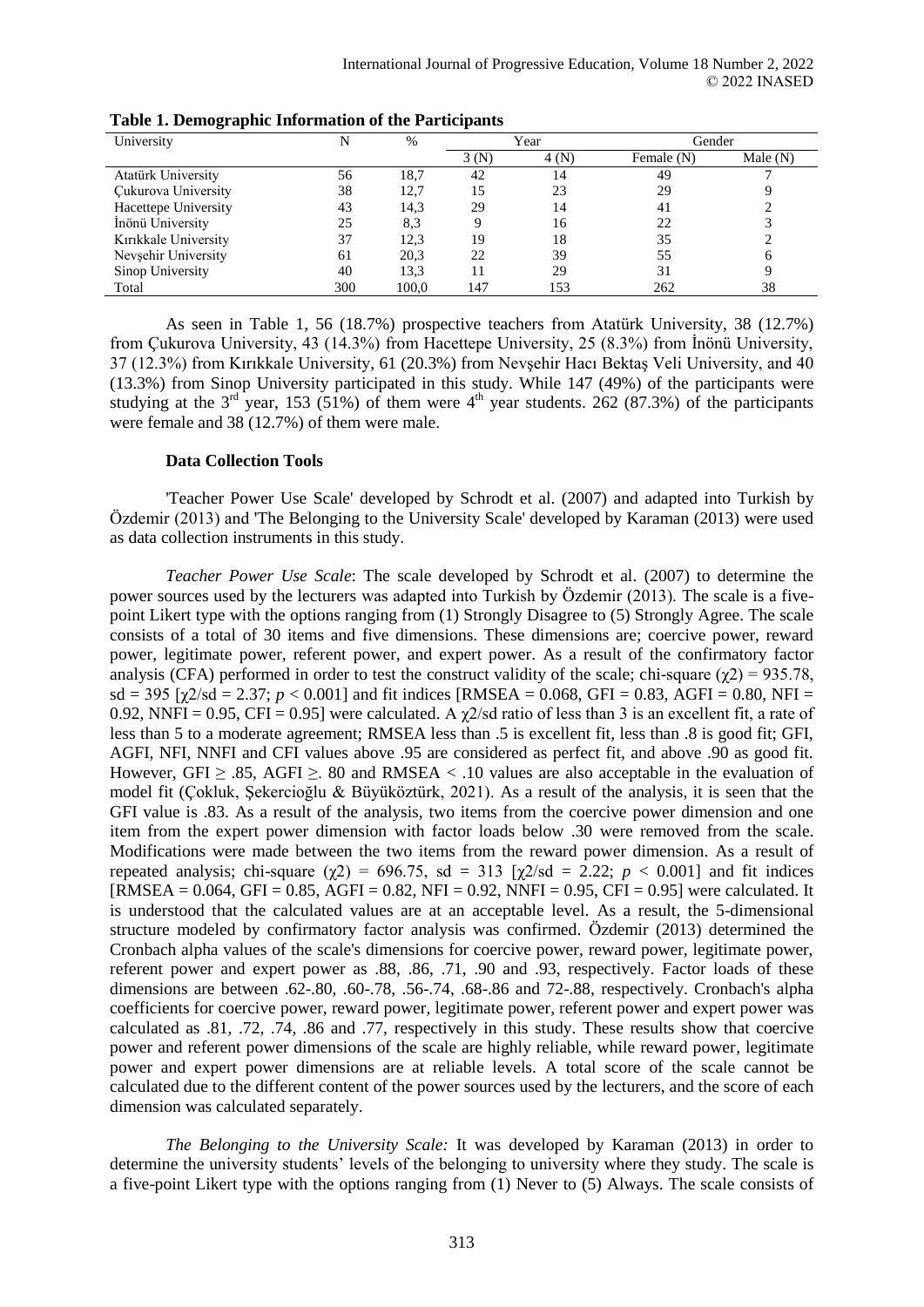14 items, five of which are negative, and three dimensions. These dimensions are expectation, motivation, and identification. As a result of the confirmatory factor analysis performed in order to test the construct validity of the scale; chi-square ( $\chi$ 2) = 449.57, sd = 74 [ $\chi$ 2/sd = 6.07; *p* < 0.001] and fit indices [RMSEA = 0.12, GFI = 0.82, AGFI = 0.75, NFI = 0.90, NNFI = 0.89, CFI = 0.91] were calculated. As a result of the analysis; It was found that  $\chi$ 2/sd (6.07), RMSEA (.12), GFI (.83), AGFI (.75) and NNFI (.89) values were not in the appropriate range. The results of the analysis were examined and one item from the factor-loaded expectation dimension below .30 was removed from the scale. Modifications were made between the two items from the identification dimension. As a result of repeated analysis, chi-square  $(\gamma 2) = 203.48$  sd = 61  $[\gamma 2/\text{sd} = 3.33; p < 0.001]$  and fit indices  $[RMSEA = 0.074, GFI = 0.91, AGFI = 0.86, NFI = 0.94, NNFI = 0.94, CFI = 0.95]$  were calculated. It is understood that the calculated values are at an acceptable level. As a result, the 3-dimensional structure modeled by confirmatory factor analysis was confirmed. Karaman (2013) determined the Cronbach's alpha values of the scale in the dimensions of expectation, motivation, identification and for the whole scale as .76, .73, .74 and .83, respectively. The factor loads of the scale are between 0.59-0.76, 0.50-0.80 and 0.52-0.85 for the dimensions of expectation, motivation and identification, respectively. While the Cronbach's alpha coefficients were calculated as .86 for all items, they were calculated as .74, .77 and .74 for the expectation, motivation and identification dimensions, respectively in this study. These results show that the whole scale is highly reliable, and the expectation, motivation and identification dimensions are at a reliable level.

#### **Data Collection and Analysis**

The data were collected from prospective teachers studying at the  $3<sup>rd</sup>$  and  $4<sup>th</sup>$  year of the Education Faculty Pre-school Education Departments of Atatürk, Çukurova, Hacettepe, İnönü, Kırıkkale, Nevşehir Hacı Bektaş Veli and Sinop Universities. LISREL 8.7 and IBM SPSS Statistics 22 programs were used for data analysis. Demographic information of the participants was shown by frequency and percentage values. The mean  $(\bar{X})$  and standard deviation (*sd*) values of the dimensions of the scales were calculated. Normality test was performed to decide which statistical method would be applied in the analysis of the data. The conformity of the data to the normal distribution was examined with the skewness and kurtosis values. As a result of the examination, skewness values in coercive power, reward power, legitimate power, referent power, expert power, expectation, motivation and identification dimensions were calculated as .302, -.282, .098, -.487, -.238, -.202, - .702, -.487 respectively and -.380 for the total value of The Belonging to University Scale. The kurtosis values were calculated as -.096, .067, -.209, .481, -.030, -.680, .307 and -.242 respectively, and .24 for the total value of The Belonging to University Scale. The ideal statistical value range for the normal distribution of skewness and kurtosis is accepted between -1 and +1 (Büyüköztürk et al., 2014). According to the results of the analysis, the data show a normal distribution. While the 'Pearson Product-Moment Correlation Coefficient' was used to determine the relationships between the variables, the 'Multiple Linear Regression Analysis' was used to examine the predictive variables.

In order to obtain accurate results in multiple linear regression analysis, the variables need to show a normal distribution. The skewness and kurtosis values show that the data are normally distributed. In addition, there should not be multicollinearity between the predictor variables. Therefore, the correlation between the variables should be lower than -.8 and +.8 as absolute values (Can, 2013). While there is a positive and moderate relationship between coercive power and legitimate power ( $r = .61$ ;  $p < .01$ ), and between referent power and expert power ( $r = .61$ ;  $p < .01$ ), there is a negative and moderate relationship between coercive power and referent power ( $r = -.62$ ;  $p <$ .01), coercive power and expert power  $(r = -0.44; p < .01)$ , referent power and legitimate power  $(r = -0.44; p < .01)$ .52;  $p < .01$ ), and legitimate power and expert power (r = -.31;  $p < .01$ ). The analysis also showed that while there is a positive and low correlation between reward power and referent power ( $r = .28$ ;  $p <$ .01), and reward power and expert power  $(r = .19; p < .01)$ , there is a negative and low correlation between coercive power and reward power  $(r = -17; p < .05)$ , and reward power and legitimate power  $(r = -0.09; p < .05)$  (Büyüköztürk, 2002). These results show that there is no multicollinearity between the variables. In addition, tolerance and VIF values were examined to check multicollinearity. It was determined that tolerance values for all variables were greater than .20 and VIF values were less than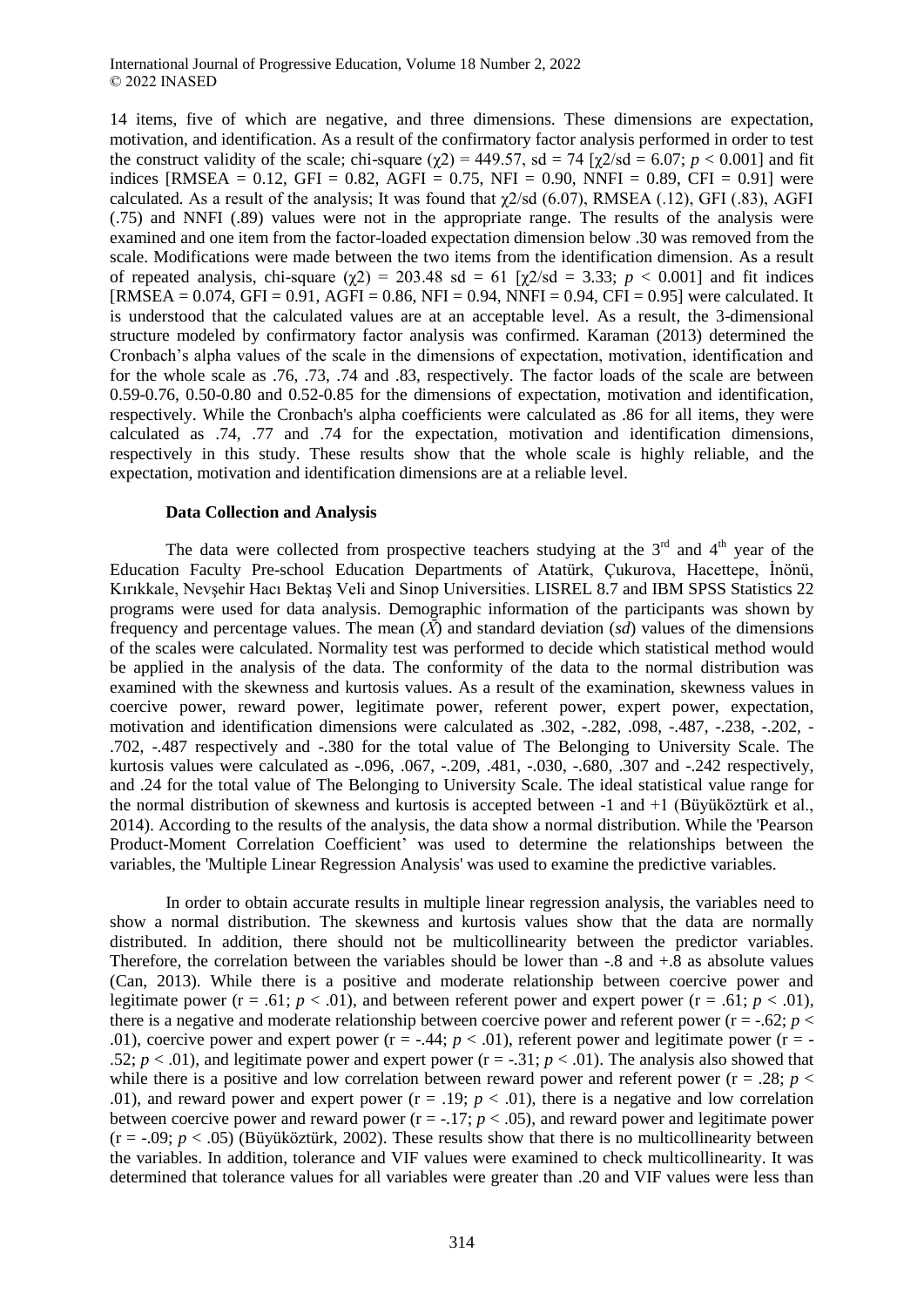.10. In this case, it can be said that there is no multicollinearity between the predictive variables (Field, 2005).

## **FINDINGS**

In this section, analysis results regarding the research questions are given. The mean and standard deviation values of the 'Teacher Power Use Scale' dimensions of prospective pre-school teachers are given in Table 2.

| <b>Table 2. Power Sources Used by Lecturers</b> |  |  |  |
|-------------------------------------------------|--|--|--|
|-------------------------------------------------|--|--|--|

|                       | Mean $(\bar{X})$ | <b>Standard Deviation</b> |
|-----------------------|------------------|---------------------------|
| Coercive Power        | 2.59             | .88                       |
| <b>Reward Power</b>   | 3.40             | .60                       |
| <b>Referent Power</b> | 3.43             | .72                       |
| Legitimate Power      | 3.12             | .71                       |
| <b>Expert Power</b>   | 3.89             | .57                       |

As seen in Table 2, according to prospective pre-school teachers, while teaching staffs use coercive power ( $\bar{X} = 2.59$ ) at a low level and legitimate power ( $\bar{X} = 3.12$ ) at a moderate level, they use reward ( $\bar{X} = 3.40$ ), referent ( $\bar{X} = 3.43$ ) and expert power ( $\bar{X} = 3.89$ ) at a high level. The standard deviation values show that the most homogeneous distribution among the dimensions occurs in the reward and expert power dimensions (*sd* = .57).

The mean and standard deviation values of the whole scale of 'The Belonging to University Scale' and its sub-dimensions are given in Table 3.

|                        | Mean $(X)$ | <b>Standard Deviation</b> |
|------------------------|------------|---------------------------|
| Expectation            | 3.26       | .86                       |
| Identification         | 3.42       | .82                       |
| Motivation             | 3.87       | .76                       |
| <b>Total Belonging</b> | 3.56       | .67                       |

According to Table 3, prospective pre-school teachers' belonging in the expectation dimension  $({\bar X} = 3.26)$  is at a moderate level, while it is at a high level in the identification  $({\bar X} = 3.42)$  and motivation dimension  $(X = 3.87)$ . It is seen that the total belonging status of prospective pre-school teachers ( $\bar{X}$  = 3.56) is at a high level. According to the standard deviation values, the most homogeneous distribution among the dimensions occurs in the motivation dimension (*sd* = .76).

The results of the Pearson product-moment correlation coefficient analysis, which was conducted to determine the relationships between the power sources used by the lecturers and the subdimensions of belonging to the university status of the prospective pre-school teachers, are given in Table 4.

# **Table 4. The Correlation Between Power Sources Used by Lecturers and the Belonging to the University Status of Prospective Pre-School Teachers**

|                                  |         |          | 4        |          | 6        |          |          |         |
|----------------------------------|---------|----------|----------|----------|----------|----------|----------|---------|
| 1. Coercive Power                | $-.17*$ | $-.62**$ | $.61**$  | $-.44**$ | $-.37**$ | $-.63**$ | $-.64**$ | $-65**$ |
| 2. Reward Power                  |         | $.28**$  | $-.09*$  | $.19**$  | $.23**$  | $.32**$  | $.14*$   | $.26**$ |
| 3. Referent Power                |         |          | $-.52**$ | $.61**$  | $.40**$  | $.61**$  | $.58**$  | $.63**$ |
| 4. Legitimate Power              |         |          |          | $-.31**$ | $-.22**$ | $-.44**$ | $-.48**$ | $-45**$ |
| 5. Expert Power                  |         |          |          |          | $.40**$  | $.40**$  | $.45**$  | $.50**$ |
| 6. Expectation                   |         |          |          |          |          | $.45**$  | $.51**$  | $.81**$ |
| 7. Identification                |         |          |          |          |          |          | $.63**$  | .79**   |
| 8. Motivation                    |         |          |          |          |          |          |          | $.88**$ |
| 9. Total Belonging               |         |          |          |          |          |          |          |         |
| $*$ $*$ $\sim$ 01. $*$ $\sim$ 05 |         |          |          |          |          |          |          |         |

\*\* *p* < .01; \* *p* < .05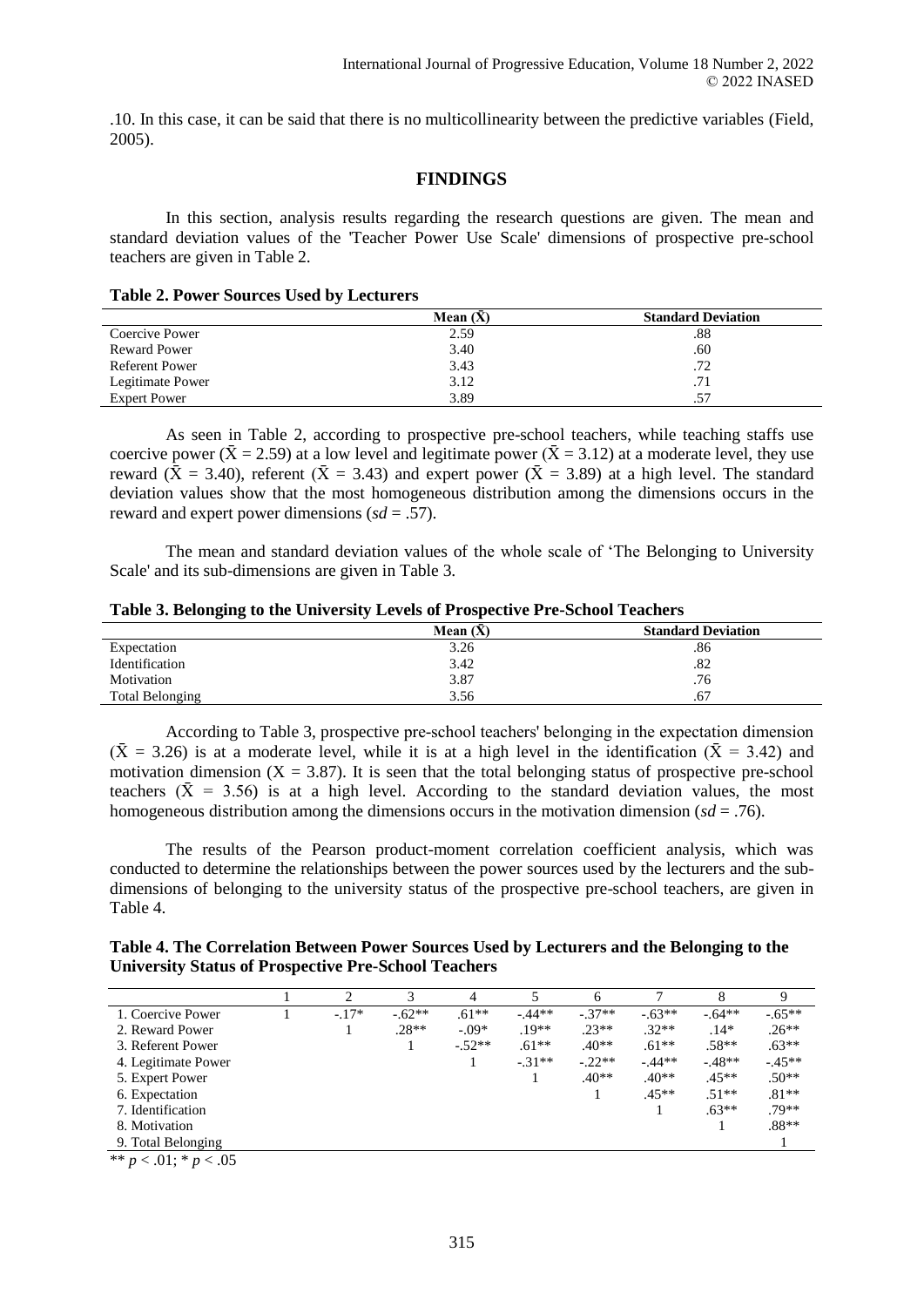When Table 4 is examined, various relationships were found between the sub-dimensions of the power sources used by the lecturers and the sub-dimensions and the total of the belonging to the university status of prospective pre-school teachers. The absolute value of the correlation coefficients was considered as high relationship between  $0.70 - 1.00$ , medium relationship between  $0.69 - 0.30$ and low relationship between  $0.29 - 0.00$ . (Büyüköztürk, 2002). As table shows, there is a positive and medium relationship between the variables of referent power and expectation  $(r = .40)$ , referent power and identification ( $r = .61$ ), referent power and motivation ( $r = .58$ ), referent power and total belonging  $(r = .63)$ , expert power and expectation  $(r = .40)$ , expert power and identification  $(r = .40)$ , expert power and motivation  $(r = .45)$ , expert power and total belonging  $(r = .50)$  and reward power and identification  $(r = .32)$ . The analysis also showed that there are positive and low associations between reward power and expectation ( $r = .23$ ), reward power and motivation ( $r = .14$ ), and reward power and total belonging  $(r = .26)$ . On the other hand, there are negative and medium level of associations between coercive power and expectation ( $r = -.37$ ), coercive power and identification ( $r = -.63$ ), coercive power and motivation ( $r = -.64$ ), coercive power and total belonging ( $r = -.65$ ), legitimate power and identification ( $r = -0.44$ ), legitimate power and motivation ( $r = -0.48$ ), and legitimate power and total belonging ( $r = -0.45$ ). The relationship between legitimate power and expectation ( $r = -0.22$ ) is negative and low.

The results of the Regression Analysis regarding whether the power sources used by the lecturers are significant predictors of belonging to the university status of the prospective pre-school teachers are given in Table 5.

| Variables             |   | Expectation           | Identification        | Motivation            | <b>Total Belonging</b> |
|-----------------------|---|-----------------------|-----------------------|-----------------------|------------------------|
|                       |   | $R = .487 R^2 = .237$ | $R = .705 R^2 = .497$ | $R = .688 R^2 = .473$ | $R = .728 R^2 = .530$  |
|                       |   | $F(5,294)=18.263$     | $F(5,294)=58.029$     | $F(5,294) = 52.843$   | $F(5,294) = 66.372$    |
|                       |   | $p=.000$              | $p = .000$            | $p = .000$            | $p = .000$             |
| Coercive Power        | β | $-.201$               | $-.395$               | $-.395$               | $-.392$                |
|                       |   | $-2.795$              | $-6.751$              | $-6.593$              | $-6.939$               |
|                       |   | .006                  | .000                  | .000                  | .000                   |
| <b>Reward Power</b>   | β | .118                  | .168                  | $-.015$               | .095                   |
|                       |   | 2.221                 | 3.874                 | $-.337$               | 2.265                  |
|                       |   | .027                  | .000                  | .737                  | .024                   |
| <b>Referent Power</b> | β | .130                  | .303                  | .230                  | .256                   |
|                       |   | 1.690                 | 4.835                 | 3.583                 | 4.232                  |
|                       |   | .092                  | .000                  | .000                  | .000                   |
| Legitimate Power      | β | .049                  | $-.023$               | $-.086$               | $-.027$                |
|                       |   | .737                  | $-.432$               | $-1.565$              | $-.515$                |
|                       |   | .462                  | .666                  | .119                  | .607                   |
| <b>Expert Power</b>   | β | .231                  | $-.0004$              | .113                  | .153                   |
|                       |   | 3.593                 | $-.082$               | 2.113                 | 3.036                  |
|                       |   | .000                  | .935                  | .035                  | .003                   |

| Table 5. Multiple Regression Analysis for Sub-dimensions of Power Sources Used by the |  |
|---------------------------------------------------------------------------------------|--|
| Lecturers and the Belonging to the University                                         |  |

When Table 5 is examined there is a significant relationship between power sources and expectation sub-dimension of the belonging to the university scale (R = .487; R<sup>2</sup> = .237; F(5.294) = 18.263;  $p = .000$ ). Accordingly, the predictor variables explain 23.7% of the variance in expectation sub-dimension of the belonging to the university scale. According to the *t* values of the regression analysis, it can be proposed that the variables of coercive power (t = -2.795), reward power (t = 2.221) and expert power  $(t = 3.593)$  are significant predictors of expectation sub-dimension of the belonging to the university. The legitimate power and referent power sub-dimensions are not effective in explaining variance in expectation sub-dimension of the belonging to the university scale. The relative importance of the predictor variables on the expectation variable (β) is expert power (.231), coercive power (-.201) and reward power (.118).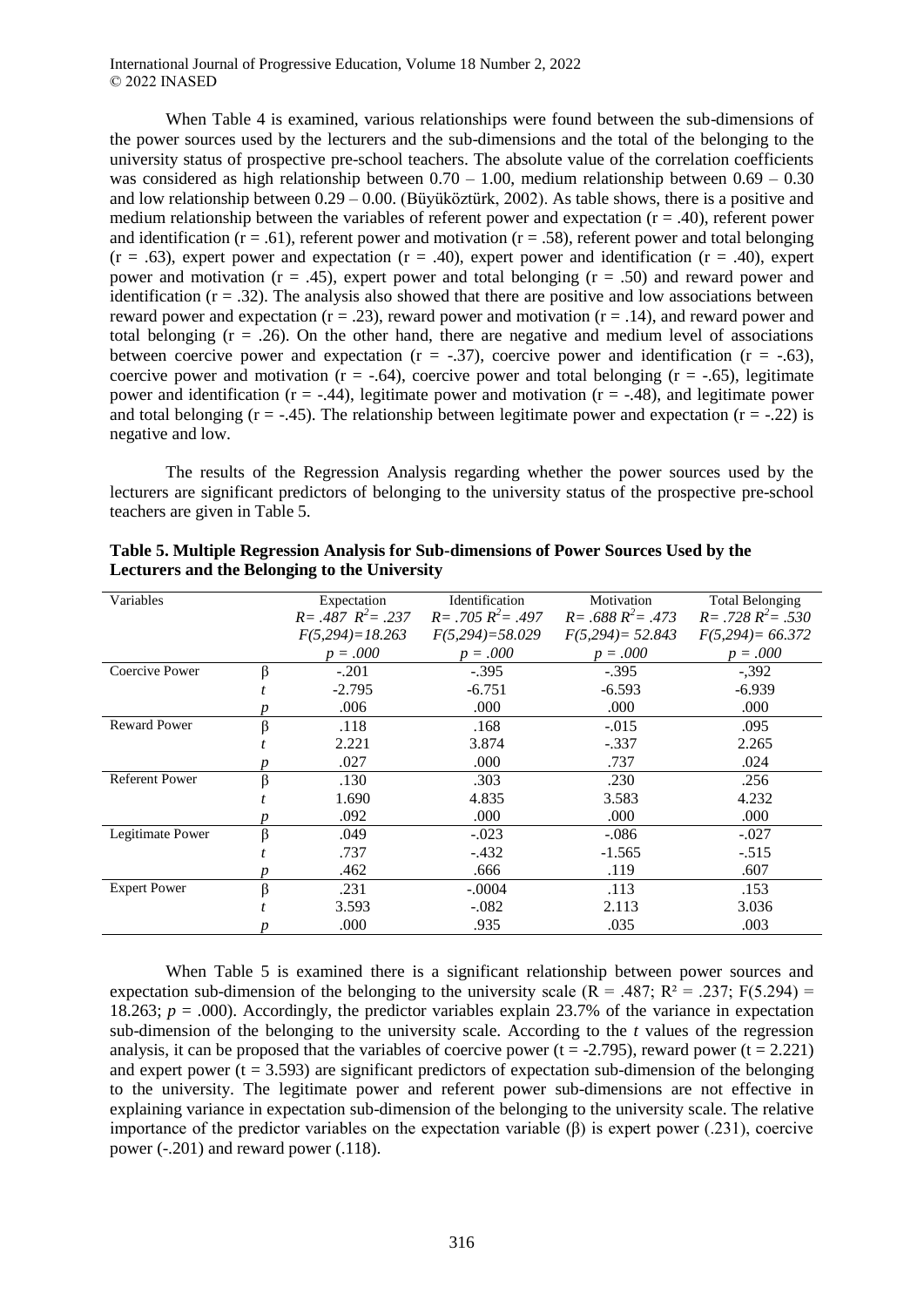There is a significant relationship between the power sources and identification sub-dimension of the belonging to the university scale  $(R = .705; R^2 = .497; F(5.294) = 58.029; p = .000)$ . Accordingly, the predictor variables explain 49.7% of the variance in identification sub-dimension of the belonging to the university. Looking at the *t* values of the regression analysis, it can be said that coercive power (t = -6.751), reward power (t = 3.874) and referent power (t = 4.835) were significant predictors of identification sub-dimension of the belonging to university status of prospective teachers. Legitimate power and expert power sub-dimensions were not found to be effective in explaining identification sub-dimension of the belonging to the university scale. The relative order of importance of the predictor variables on the identification variable (β) is coercive power (-.395), charismatic power (.303), and reward power (.168).

There is a significant relationship between power sources and motivation sub-dimension of the belonging to the university  $(R = .688; R^2 = .473; F(5.294) = 52.843; p = .000)$ . Accordingly, the predictor variables explain 47.3% of the variance in motivation sub-dimension of the belonging to the university. According to the  $t$  values of the regression analysis, coercive power ( $t = -6.593$ ), referent power ( $t = 3.583$ ) and expert power ( $t = 2.113$ ) were found to be significant predictors of motivation sub-dimension of the belonging to university status of prospective teachers. Reward power and legitimate power sub-dimensions were not found to be effective in explaining motivation subdimension of the belonging to university status of prospective teachers. The relative order of importance of the predictor variables on the motivation variable (β) is coercive power (-.395), referent power (.230), and expert power (.113).

There is a significant relationship between power sources and total score of the belonging to the university  $(R = .728; R^2 = .530; F(.5.294) = 66.372; p = .000)$ . Accordingly, the predictive variables explain 53% of variance in the belonging to the university scale. According to the *t* values of the regression analysis, coercive power (t = -6.939), reward power (t = 2.265), referent power (t = 4.232), and expert power ( $t = 3.036$ ) were found to be significant predictors of the belonging to university status of prospective teachers. The sub-dimension of legitimate power did not explain the belonging to university status of prospective teachers. The relative order of importance of the predictor variables on total score of the belonging to the university (β) is coercive power  $(-.392)$ , referent power  $(.256)$ , expert power (.153) and reward power (.095).

# **DISCUSSION, CONCLUSION, AND IMPLICATIONS**

According to the research findings, lecturers use expert power, referent power, reward power, legitimate power and coercive power, respectively. This finding is similar to the previous findings of studies stating that lecturers use expert power more and coercive power less (McCroskey & Richmond, 1983; Özdemir, 2013; Paulsel et al., 2005; Teven & Herring, 2005; Turman & Schrodt, 2006). According to the research findings, it is understood that the lecturers use expert power, referent power and reward power more, which are known as positive power sources. Expert power is based on the knowledge, skills, abilities and experiences of the lecturers. Moreover, expert power is more democratic than coercive power. Emphasizing the expert roles of lecturers by prospective pre-school teacher can be considered as a positive feature because lecturers are experts in their profession. It is important that lecturers use their expert power more because it increases students' cognitive and affective learning (McCroskey & Richmond, 1983), motivation (Özdemir (2013), perceptions of justice (Paulsel et al., 2005), effectiveness and productivity. According to Hall (1977), the frequency of coercive power is low in environments where professionalism and education level are high (cited in Aslanargun & Eriş, 2013). This situation has also emerged in the research findings and coercive power has been the least used power source by the lecturers. The reason for this finding may be that legitimate and coercive power sources with anti-social characteristics are less attractive in the university environment where sociality is at the center. Using coercive power is also undesirable from a pedagogical point of view. In this respect, the absence of a coercive authority relationship in educational institutions such as universities can be considered as a positive feature.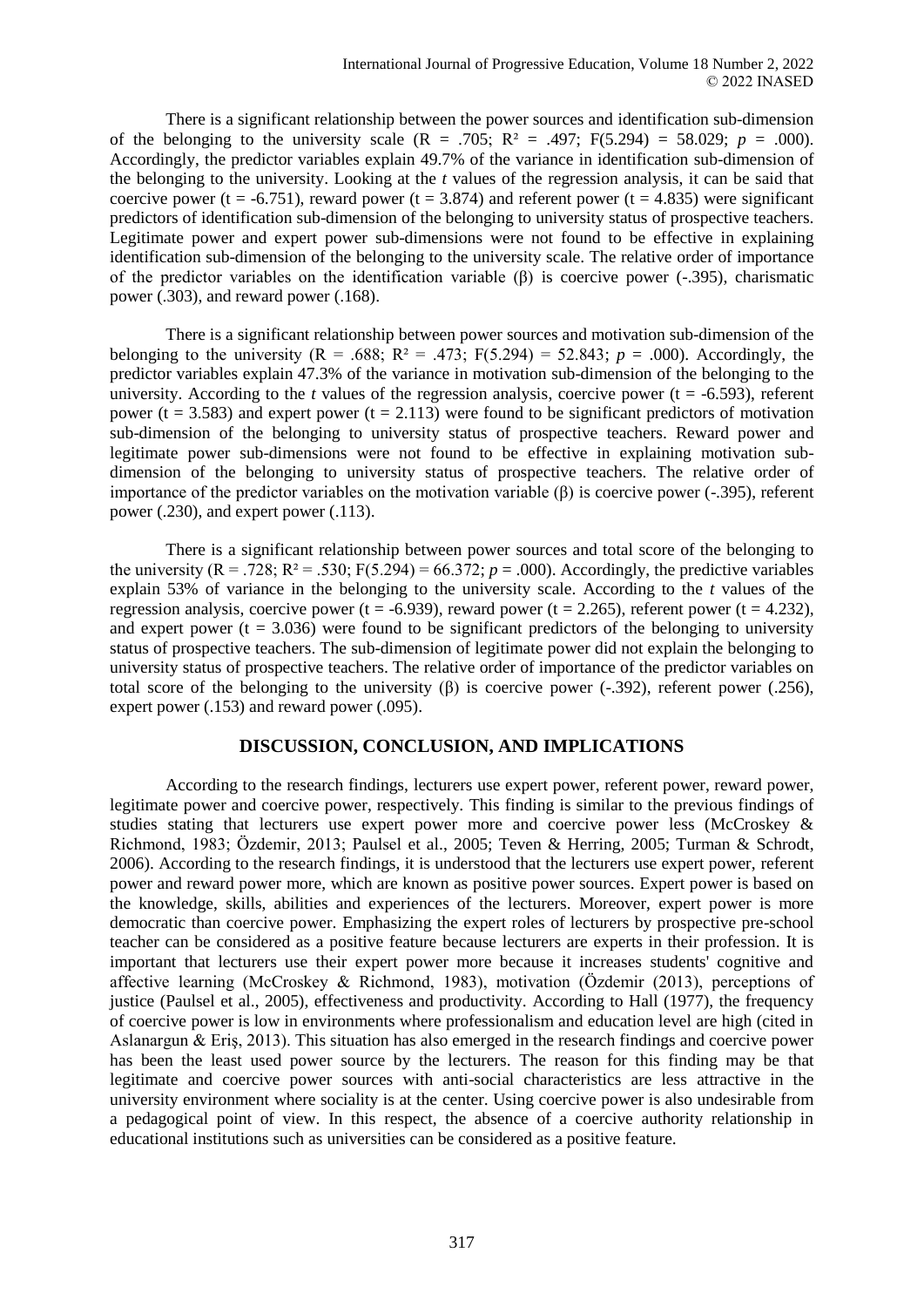According to another finding of the study, prospective pre-school teachers have a high level of the belonging to the university where they study. Studies on university students show that the level of the belonging to the university may differ. For example, university students may have a low level (Hoffman et al., 2002), a medium level (Alptekin, 2011; Banat & Rimawi, 2017; Karaman & Çırak, 2018; Pittman & Richmond, 2007), a high level (Freeman et al., 2007; Sarwar & Ashrafi, 2014) and very high level (Aşık, 2018) sense of belonging to the university. It can be said that group relationships, personal relationships, environmental factors and interpersonal factors (Slaten et al., 2014) may have an impact on the high level of belonging to the university of prospective pre-school teachers. Another important factor that is effective in the high level of belonging of prospective preschool teacher to the university is the lecturers. Being prepared for the lesson, being professional, being respectful, being enthusiastic, being passionate (Zumbrunn, McKim, Buhs, & Hawley, 2014) and establishing quality communication (Brown & Burdsal, 2012; Slaten et al., 2014; Tinto, 1993), which are related to the power sources used by the lecturers are effective in the high level of belonging of prospective pre-school teacher to the university. In addition, lecturers' respecting to the students, valuing them (Wilson, Murray, & Clarke, 2018), providing academic and social support (Zumbrunn et al., 2014) also affect prospective pre-school teacher' level of belonging to the university. The fact that prospective pre-school teachers have a high level of belonging to the university can be considered as a positive finding because it is known that a high sense of belonging positively affects cognitive processes, emotional patterns, social relations, behaviors, mental health and well-being. (Duru, 2008a; Duru, 2008b; Ersanlı & Koçyiğit, 2013; Guiffrida et al., 2013; Hill, 2006; King et al., 2002; Malone et al., 2012; Osterman, 2000; Pittman & Richmond, 2007).

The findings of the study show that there is a significant relationship between the power sources used by the lecturers and the belonging to university status of the prospective pre-school teachers. There is a positive and moderate relationship between the referent power and expert power used by the lecturers and the status of belonging, and there is a positive and low-level relationship between the reward power and belonging to the university status. The relationship between the use of referent power by the lecturers and the sense of belonging emerges as the strongest positive relationship. There is a negative and moderate relationship between coercive power and legitimate power used by the lecturers and the status of belonging. The strongest negative relationship is between the coercive power and the sense of belonging. When the results of the regression coefficients were examined, it was determined that the variables of coercive power, reward power, referent power and expert power were significant predictors of belonging to the university status of prospective pre-school teachers. While coercive power predicted sense of belonging negatively, reward power, referent power and expert power predicted sense of belonging positively. These predictive variables explain approximately 53% belonging to the university status. The legitimate power sub-dimension does not explain belonging to the university status of prospective pre-school teachers. According to the standardized regression coefficient, the order of importance of the variables on total belonging is coercive power, referent power, expert power, and reward power. These results lead to the conclusion that the power sources used by the lecturers are important predictors of the belonging status of the prospective pre-school teachers. This finding highlights the importance of the lecturers on sense of belonging.

The use of the referent, expert, and reward power by the lecturers causes the prospective preschool teachers to increase their level of belonging to the university. At the same time, referent power, expert power and reward power are positive and significant predictors of prospective pre-school teacher' belonging to the university. In the previous studies, it was found that referent power, expert power and reward power used by the instructors can have a positive relationship with perceiving the instructors as competent, affectionate, and reliable, being satisfied with the instructors, being satisfied with the classroom environment (Teven & Herring, 2005), internal motivation (Özdemir, 2013) and the perception of justice towards the learning environment (Hoşgörür & Yorulmaz, 2016), which may have positive effect on the sense of belonging. In referent power, the appreciated and admired personal characteristics of the lecturers are at the forefront (Robbins & Judge, 2013). It can be said that prospective pre-school teacher like, respect and take role-models for the lecturers who use their referent power. Therefore, it is not surprising that referent power, which is connected with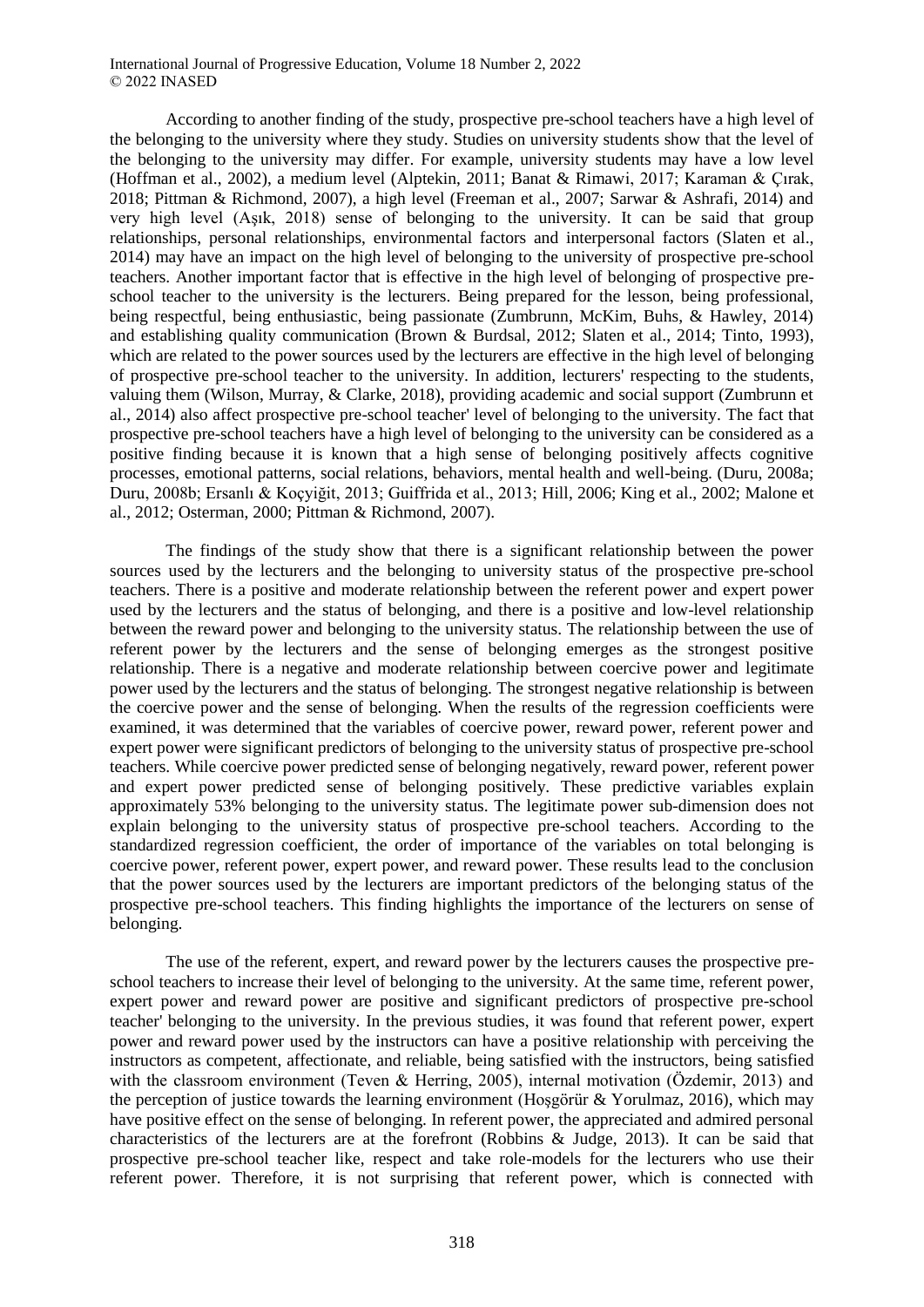interpersonal relationships, is positively associated with the sense of belonging. The expert power is based on the knowledge, skills, abilities and experiences of the lecturers (Bayrak, 2001). People tend to pay regard to what knowledgeable and experienced people will tell (Dyer, 1979). At the same time, information is perceived as an important power nowadays when communication becomes widespread (Aslanargun & Eriş 2013). According to Özdemir (2013), lecturers' use of their expert power leads to an increase in prospective teacher' motivation and identification with the organization. Similarly, it is expected situation that there is a positive relationship between prospective pre-school teacher' perception of lecturers as competent and knowledgeable people and their belonging to the university. Reward power is based on being able to give or retain rewards (Çelik, 2003). Prospective pre-school teachers' needs for approval and appreciation, which are related to their sense of belonging, reveal the effect of reward power (Giblin, 2008). Lecturers used the reward power to meet these needs of prospective pre-school teacher. Thus, the use of the reward power of the lecturers has been effective in the prospective pre-school teachers' sense of belonging to the university.

The use of coercive power and legitimate power by the lecturers has a negative effect on the university belonging of the prospective pre-school teachers. At the same time, coercive power is a negative and significant predictor of prospective pre-school teacher' state of belonging to the university. It was observed in the previous studies that there is a relationship between the use of coercive power by the lecturers and perception of justice (Hoşgörür & Yorulmaz, 2016; Paulsel et al., 2005), satisfaction from the learning environment, learning quality, the effect of the instructor on the classroom (Jamieson & Thomas, 1974), cognitive and affective learning (McCroskey & Richmond, 1983), and internal motivation (Özdemir, 2013), which may have a negative effect on the sense of belonging of the students to the university. In coercive power, there is intimidation, bullying, punishment or physical and psychological violence (Güney, 2015). The use of coercive power by lecturers harms their own authority (Aslanargun & Eriş 2013) and their referent power (Hoy & Miskel, 2010). At the same time, the use of coercive power can lead to resistance, dissatisfaction, negative emotional reactions (Golish & Olson, 2000), hostility, alienation, aggression (Hoy & Miskel, 2010), culture of fear, feeling of anxiety and decrease in the expectation for justice (Özdemir, 2013). Therefore, it does not seem possible for lecturers using coercive power to have a positive effect on prospective pre-school teacher. In addition, it may cause prospective pre-school teachers to develop negative sense of belonging. Legitimate power refers to the authoritative power provided by the official position of the person (Hitt, Black, & Porter, 2005). The use of legitimate power by lecturers can cause resistance and conflict, which has a negative effect on the sense of belonging (Y<sub>1</sub>lmaz  $\&$ Altınkurt, 2012; Altınkurt et al., 2014; Bolman & Deal, 2013). It does not seem possible that the lecturers, who use their legitimate power against the prospective pre-school teachers, have a positive effect on the prospective pre-school teachers. Although using legitimate power has a negative effect on the level of belonging, it does not predict the belonging status of prospective pre-school teachers in this study.

As a result, prospective pre-school teachers have a high level of belonging to the university. While lecturers use expert power the most, they use coercive power the least. The referent power, expert power and reward power used by the lecturers lead to positive sense of belonging; contrary to coercive power and legitimate power which lead to negative sense of belonging. Coercive power, referent power, expert power and reward power among the power sources used by the lecturers are significant predictors of belonging to the university levels of prospective pre-school teachers.

The relationship between lecturers and prospective teachers is an interpersonal relationship in which they negotiate with one another to achieve goals (Frymier & Houser, 2000). It can be evaluated that the power sources used by the lecturers can guide the behaviors of the prospective teachers. Since the lecturers have an important effect on the formation of the sense of belonging, the use of power by the lecturers can lead to positive or negative results. Therefore, the lecturers should pay attention to where and which power sources to use. It should be ensured that the awareness of the lecturers about power sources should be increased. Studies should be conducted using mixed or qualitative methods on the relationship between the power sources used by the lecturers and the sense of belonging of the prospective pre-school teachers. It can be investigated whether the power sources used or the status of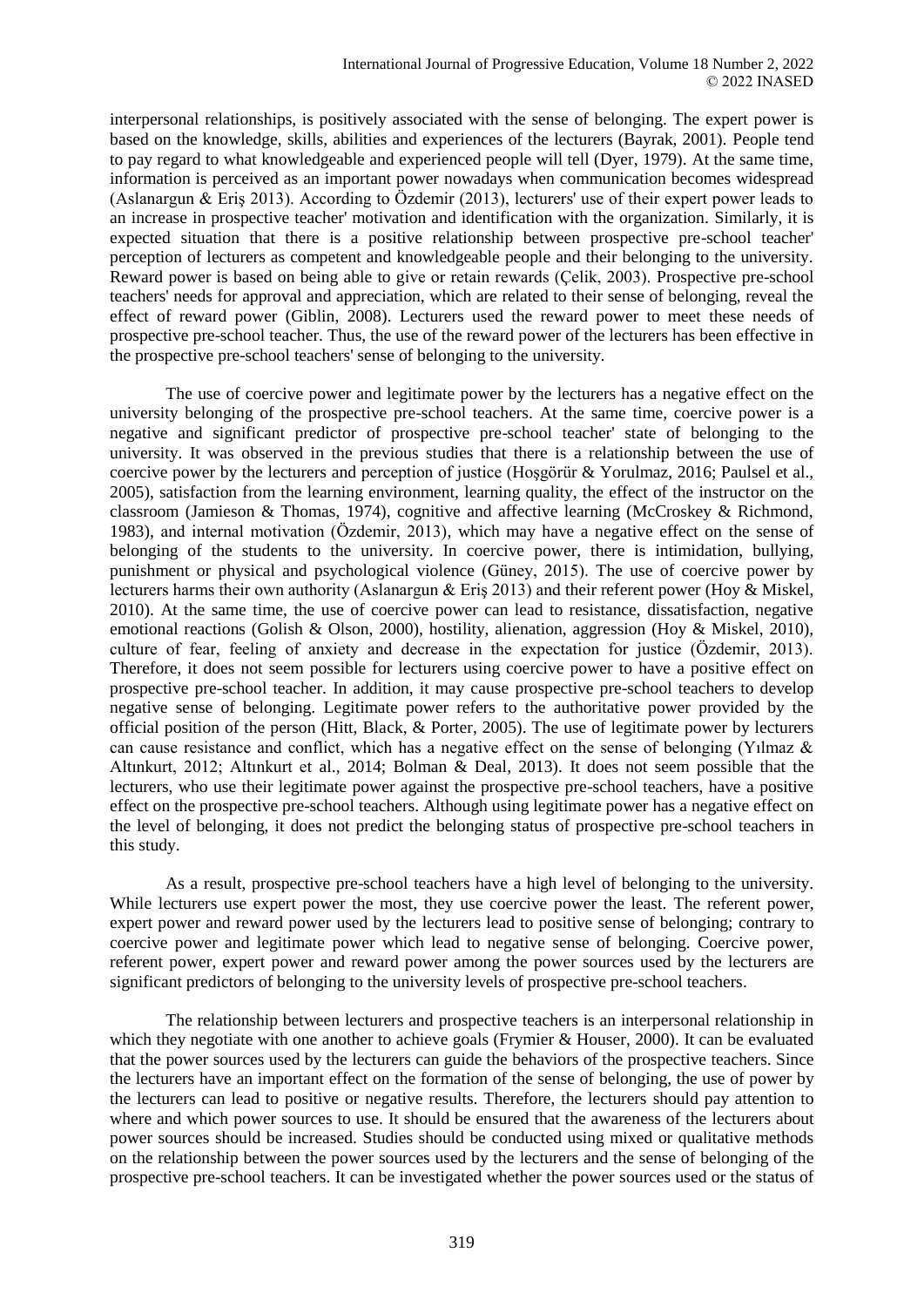belonging to the university of the prospective pre-school teachers differ according to the personal variables of the lecturers (gender, academic title, age, department, etc.) and prospective teachers (gender, reason for choosing the department, etc.). Studies can be conducted on other factors that affect belonging to the university levels of prospective teachers. Likewise, the effects of the power sources used by the lecturers on the prospective teachers can be investigated.

# **REFERENCES**

- Alptekin, D. (2011). *Toplumsal aidiyet ve gençlik: Üniversite gençliğinin aidiyeti üzerine sosyolojik bir araştırma* [Unpublished doctoral dissertation]. Selçuk University.
- Altınkurt, Y., & Yılmaz, K. (2012). Relationship between school administrators' power sources and teachers' job satisfaction. *Kastamonu Education Journal*, *20*(2), 385-402.
- Arslan, G., & Duru, E. (2017). Initial development and validation of the school belongingness scale. *Child Indicators Research, 10*(4), 1043-1058. https://www.doi.org/10.1007/s12187-016- 9414-y
- Aslanargun, E., & Eriş, H. M. (2013). The scale development of power sources that lecturers' applied in class management at higher education. *Journal of Graduate School of Social Sciences, 17*(2), 207-220.
- Aşık, N. A. (2018). Sense of belongingness and nomophobia relationship: A research on tourism students. *Journal of Tourism and Research, 7*(2), 24-42.
- Bakan, İ., & Büyükbeşe, T. (2010). Leadership "types" and "power supplies" on the currentprospective status comparison: A case study based on perceptions of educational instituion managers. *Karamanoglu Mehmetbey University Journal of Social and Economic Research, 12*(19), 73-84.
- Banat, B. Y. I., & Rimawi, O. T. (2017). Sense of university belonging: A case study of Al-Quds University students. *Asian Journal of Social Sciences & Humanities, 6*(2), 60-71.
- Başaran, İ. E. (2000). *Eğitim yönetimi nitelikli okul* (4th ed.). Feryal Matbaası.
- Baumeister, R. F., & Leary, M. R. (1995). The need to belong: Desire for interpersonal attachments as a fundamental human motivation. *Psychological Bulletin, 117*(3), 497-529. https://doi.org/10.1037/0033-2909.117.3.497
- Bayrak, S. (2001). Power and power management in organizations as a neglected subject-II. *Süleyman Demirel Üniversitesi İktisadi ve İdari Bilimler Fakültesi Dergisi, 6*(1), 23-42.
- Brown, S. K., & Burdsal, C. A. (2012). An exploration of sense of community and student success using the national survey of student engagement. *The Journal of General Education, 61*(4), 433-460.
- Büyükalim, M. (2020). Predictive relationships between general belonging, nomophobia and life satisfaction among university students [Unpublished master's dissertation]. Necmettin Erbakan University.

Büyüköztürk, Ş. (2002). *Sosyal bilimler için veri analizi el kitabı* (16th. ed.). Pegem Publishing.

Büyüköztürk, Ş., Kılıç-Çakmak, E., Akgün, Ö., Karadeniz, Ş., & Demirel, F. (2014). *Bilimsel araştırma yöntemleri* (18th. ed.). Pegem Publishing.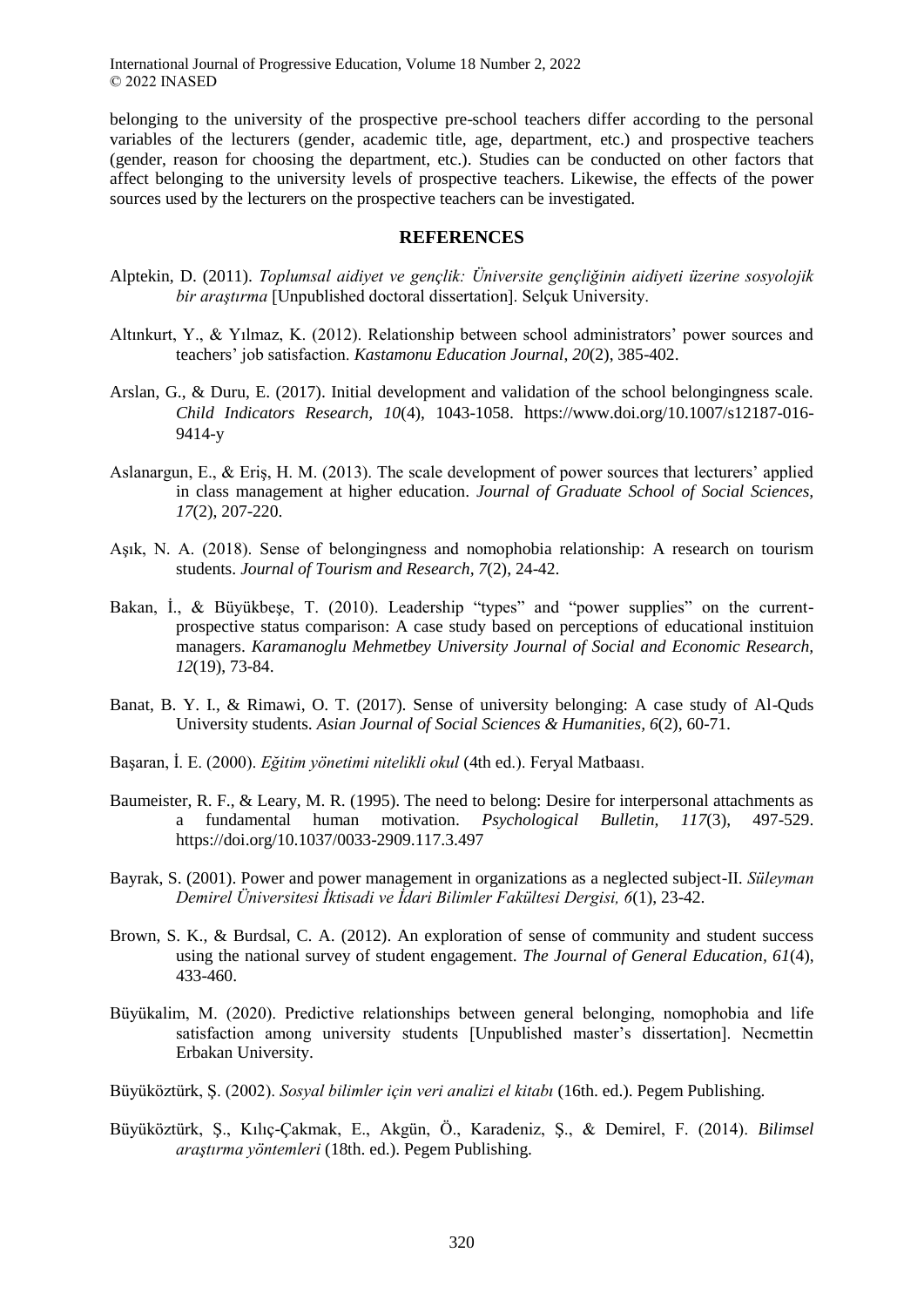- Can, A. (2013). *SPSS ile bilimsel araştırma sürecinde nicel veri analizi* (8th ed.). Pegem Publishing.
- Creasey, G., Jarvis, P., & Gadke, D. (2009). Student attachment stances, instructor immediacy, and student–instructor relationships as predictors of achievement expectancies in college students. *Journal of College Student Development, 50*(4), 353–372. http://doi.org/10.1353/csd.0.0082
- Çelik, K. (2003). Örgütsel kontrol. In C. Elma & K. Demir (Ed.), *Yönetimde çağdaş yaklaşımlar: Uygulamalar ve sorunlar* (2nd ed., s. 67-91). Anı Publishing
- Çelik, V. (2005). *Sınıf yönetimi* (3rd ed.). Nobel Publishing.
- Dahl, R. A. (2001). *Demokrasi üstüne* (4th ed.). (B. Kadıoğlu, Trans.). Phoenix Yayınevi (Original work published 1998).
- Duru, E. (2008a). The role of social support and social connectedness in predicting loneliness. *Turkish Journal of Psychology, 24*(61), 15–24.
- Duru, E. (2008b). The direct and indirect roles of social connectedness and social support in predicting loneliness in the adjustment process to university. *Turkish Psychological Counseling and Guidance Journal, 3*(29), 13-22.
- Duru, E. (2015). The psychometric properties of the general belongingness scale: A study of reliability and validity. *Turkish Psychological Counseling and Guidance Journal, 5*(44), 125-135.
- Dyer, W. G. (1979). Caring and power. *California Management Review, 21*(4), 84-89. https://doi.org/10.2307/41164838
- Ersanlı, K., & Koçyiğit, M. (2013). Psychometric properties of the belonging scale. *Electronic Turkish Studies, 8*(12), 751-764.
- Field, A. (2005). *Discovering statistics using SPSS* (2nd ed.). Sage Publications.
- Freeman, T. M., Anderman, L. H., & Jensen, J. M. (2007). Sense of belonging in college freshmen at the classroom and campus levels. *The Journal of Experimental Education, 75*(3), 203-220. https://doi.org/10.3200/JEXE.75.3.203-220
- French, J. P., & Raven, B. (1959). The bases of social power. In D. Cartwright (Ed.), *Studies in social power* (1st ed., pp. 150-167). Institute for Social Research.
- Frymier, A. B., & Houser, M. L. (2000). The teacher-student relationship as an interpersonal relationship. *Communication Education, 49*(3), 207-219. https://doi.org/10.1080/03634520009379209
- Giblin, L. (2008). *İnsan ilişkilerinde kendine güven ve güç elde etmenin yolları* (6th ed.). (İ. Güpgüpoğlu, Trans.). Sistem Publishing (Original work published 1956).
- Golish, T. D., & Olson, L. N. (2000). Students' use of power in the classroom: An investigation of student power, teacher power, and teacher immediacy. *Communication Quarterly, 48,* 293- 310. https://doi.org/10.1080/01463370009385598
- Guiffrida, D. A., Lynch, M. F., Wall, A. F., & Abel, D. S. (2013). Do reasons for attending college affect academic outcomes? A test of a motivational model from a self-determination theory perspective. *Journal of College Student Development, 54,* 121–139. https://doi.org/10.1353/csd.2013.0019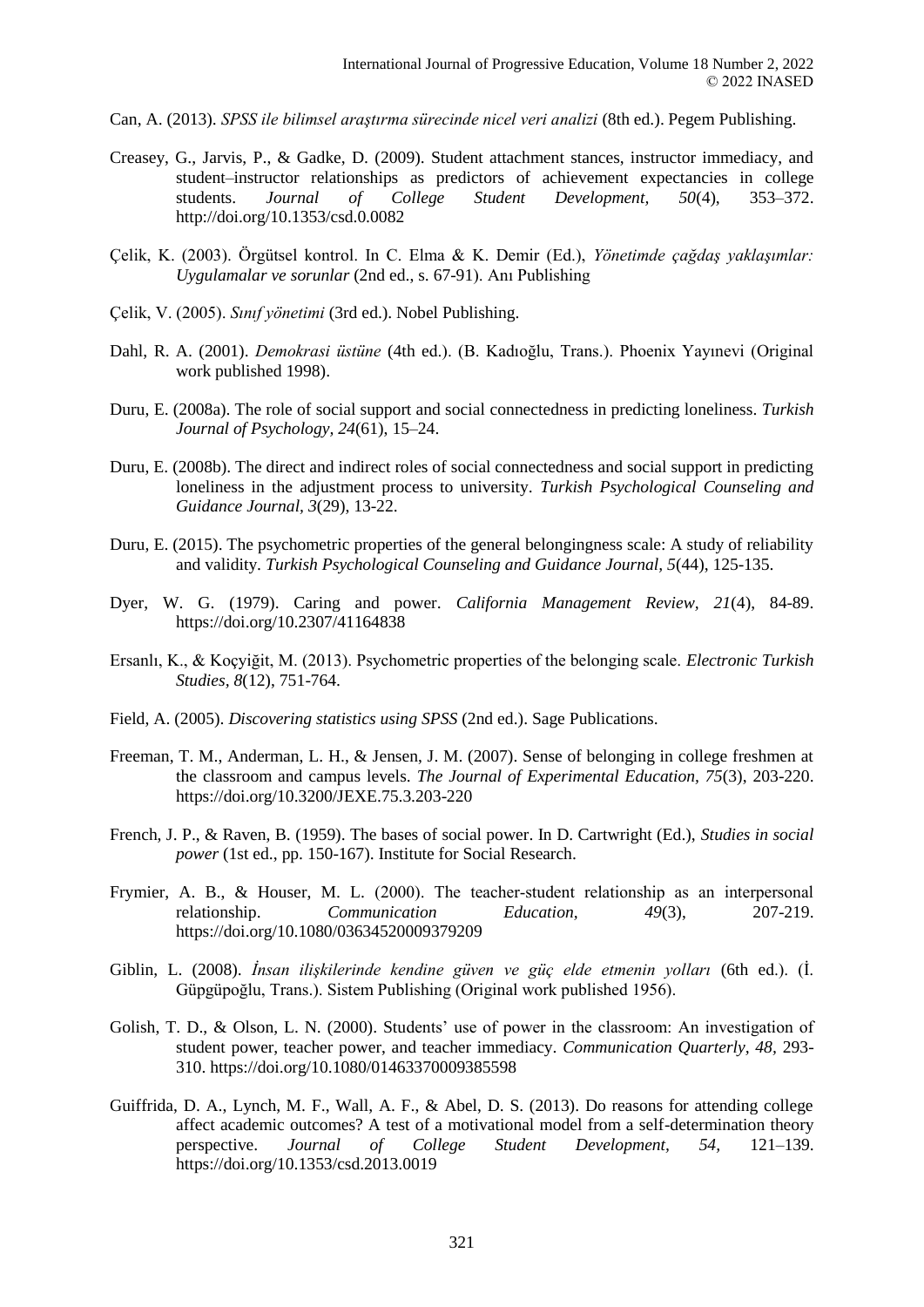Güney, S. (2015). *Örgütsel davranış* (3rd ed.). Nobel Publishing.

- Hill, L. H. (2006). Sense of belonging as connectedness, American Indian worldview, and mental health. *Archives of Psychiatric Nursing, 20*(5), 210–216. https://doi.org/10.1016/j.apnu.2006.04.003
- Hitt, M. A., Black, J. S., & Porter, L. W. (2005). *Management* (1st ed.). Pearson Prentice Hall.
- Hoffman, M., Richmond, J., Morrow, J., & Salomone, K. (2002). Investigating "sense of belonging" in first-year college students. *Journal of College Student Retention, 4*(3), 227-256. https://doi.org/10.2190/DRYC-CXQ9-JQ8V-HT4V
- Hoşgörür, T., & Yorulmaz, Y. İ. (2016). The effect of power sources used by lecturers in class management on the pre-service teachers' perceptions of fairness regarding their learning environment. *Cukurova University Faculty of Education Journal, 45*(2), 375-404. https://doi.org/10.14812/cuefd.284860
- Jamieson, D. W., & Thomas, K. W. (1974). Power and conflict in the student-teacher relationship. *The Journal of Applied Behavioral Science, 10*(3), 321-336. https://doi.org/10.1177/002188637401000304
- Karaman, Ö. *(2013). Öğrencilerin öğrenim gördükleri üniversiteye aidiyet gereksinimlerinin incelenmesi* [Unpublished doctoral dissertation]. İnönü University.
- Karaman, Ö., & Çırak, Y. (2018). The investigation of the belongings requirements of the students to their university with the various variables. *İnönü University Journal of the Faculty of Education, 19*(1), 151-173. https://doi.org/10.17679/inuefd.409094
- Karasar, N. (2005). *Bilimsel araştırma yöntemi* (14th ed.). Nobel Publishing.
- Keskin, S., & Seferoğlu, S. S. (2017). An investigation of prospective teachers' sense of belonging and perceptions of the community of inquiry. *Mehmet Akif Ersoy University Journal of Education Faculty, 44,* 90-114. https://doi.org/10.21764/maeuefd.309133
- Kılıç, S., & Öksüz, Y. (2020). The relationship between university students' inferiority feeling and their general level of belonging. *Ondokuz Mayis University Journal of Education Faculty, 39*(2), 216-225. https://doi.org/10.7822/omuefd.804719
- King, A. K., Vidourek, A. R., Davis, B., & McClellan, W. (2002). Increasing self-esteem and school connectedness trough a multidimensional mentoring program. *Journal of School Health. 72*(7), 294-299. https://doi.org/10.1111/j.1746-1561.2002.tb01336.x
- Koşar, S., & Çalık, T. (2011). The relationship between primary school administrators' styles of using power in management and organizational culture. *Educational Administration: Theory and Practice, 4*(4), 581-603.
- Kourou, O. (2019). *Rehberlik ve psikolojik danışmanlık öğrencilerinin ait olma ile varoluşsal kaygı düzeyleri arasındaki ilişkinin incelenmesi* [Unpublished master's dissertation]. Marmara University.
- Lee, S. M., Luthans, F., & Hodgetts, R. M. (1992). Total quality management: Implications for central and eastern europe. *Organizational Dynamics, 20*(4), 42-55. https://doi.org/10.1016/0090- 2616(92)90074-W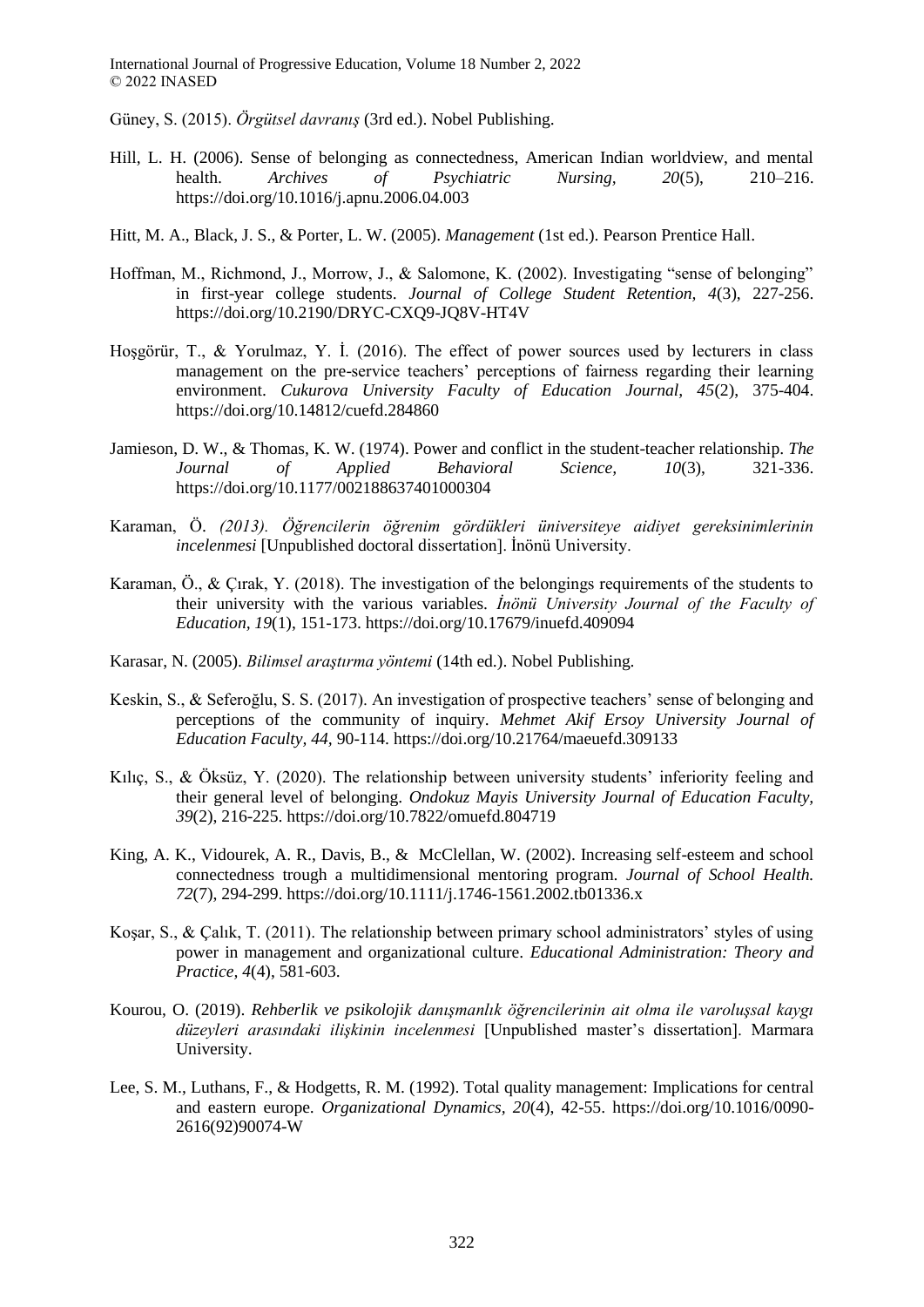- Malone, G.P., Pillow, D. R., & Osman, A. (2012). The general belongingness scale (GBS): Assessing achieved belongingness. *Personality and Individual Differences, 52*, 311–316. https://doi.org/10.1016/j.paid.2011.10.027
- McCroskey, J. C., & Richmond, V. P. (1983). Power in the classroom I: Teacher and student perceptions. *Communication Education, 32*(2), 175-184. https://doi.org/10.1080/03634528309378527
- Osterman, K. F. (2000). Students' need for belonging in the school community. *Research of Educational Research, 70*(3), 323-367. https://doi.org/10.3102/00346543070003323
- Özdemir, A. (2013). The relationship between the power sources of the lectures and the organizational identification of the prospective teachers: The mediator role of the intrinsic motivation. *Gazi Üniversitesi Gazi Eğitim Fakültesi Dergisi, 33*(2), 269-291.
- Özteke Kozan, H. İ. Ö., Kavaklı, M., Ak, M., & Kesici, Ş. (2019). The associations among smartphone addiction, general belongingness and happiness: A structural equation modelling. *Turkish Journal of Clinical Psychiatry, 22*(4), 2152-2159. https://doi.org/10.5505/kpd.2019.87587
- Paulsel, M. L., Chory-Assad, R. M., & Dunleavy, K. N. (2005). The relationship between student perceptions of instructor power and classroom justice. *Communication Research Reports, 22*(3), 207-215. https://doi.org/10.1080/00036810500207030
- Pichon, H. W. (2016). Developing a sense of belonging in the classroom: Community college students taking courses on a four-year college campus. *Community College Journal of Research and Practice, 40*(1), 47-59. https://doi.org/10.1080/10668926.2014.964429
- Pittman, L. D., & Richmond, A. (2007). Academic and psychological functioning in late adolescence: The importance of school belonging. *The Journal of Experimental Education, 75*(4), 270– 290. https://doi.org/10.3200/JEXE.75.4.270-292
- Robbins, S. P., & Judge, T. A. (2013). *Organizational behavior* (15th ed.). Pearson Prentice Hall.
- Sarwar, M., & Ashrafi, G. M. (2014). Students' commitment, engagement and locus of control as predictor of academic achievement at higher education level. *Current Issues in Education, 17*(3), 1-10.
- Schrodt, P., Witt, P. L., & Turman, P. D. (2007). Reconsidering the measurement of teacher power use in the college classroom. *Communication Education, 56*(3), 308-332. https://doi.org/10.1080/03634520701256062
- Slaten, C. D., Yough, M. S., Shemwell, D. A., Scalise, D. A., Elison, Z. M., & Hughes, H. A. (2014). Eat, sleep, breathe, study: Understanding what it means to belong at a university from the student perspective. *Excellence in Higher Education, 5,* 1-5. https://doi.org/10.5195/ehe.2014.117
- Teven, J. J., & Herring, J. E. (2005). Teacher influence in the classroom: A preliminary investigation of perceived instructor power, credibility, and student satisfaction. *Communication Research Reports, 22*(3), 235-246. https://doi.org/10.1080/00036810500230685
- Tinto, V. (1993). *Leaving College: Rethinking the Causes and Cures of Student Attrition* (2nd ed.). University of Chi-cago Press.